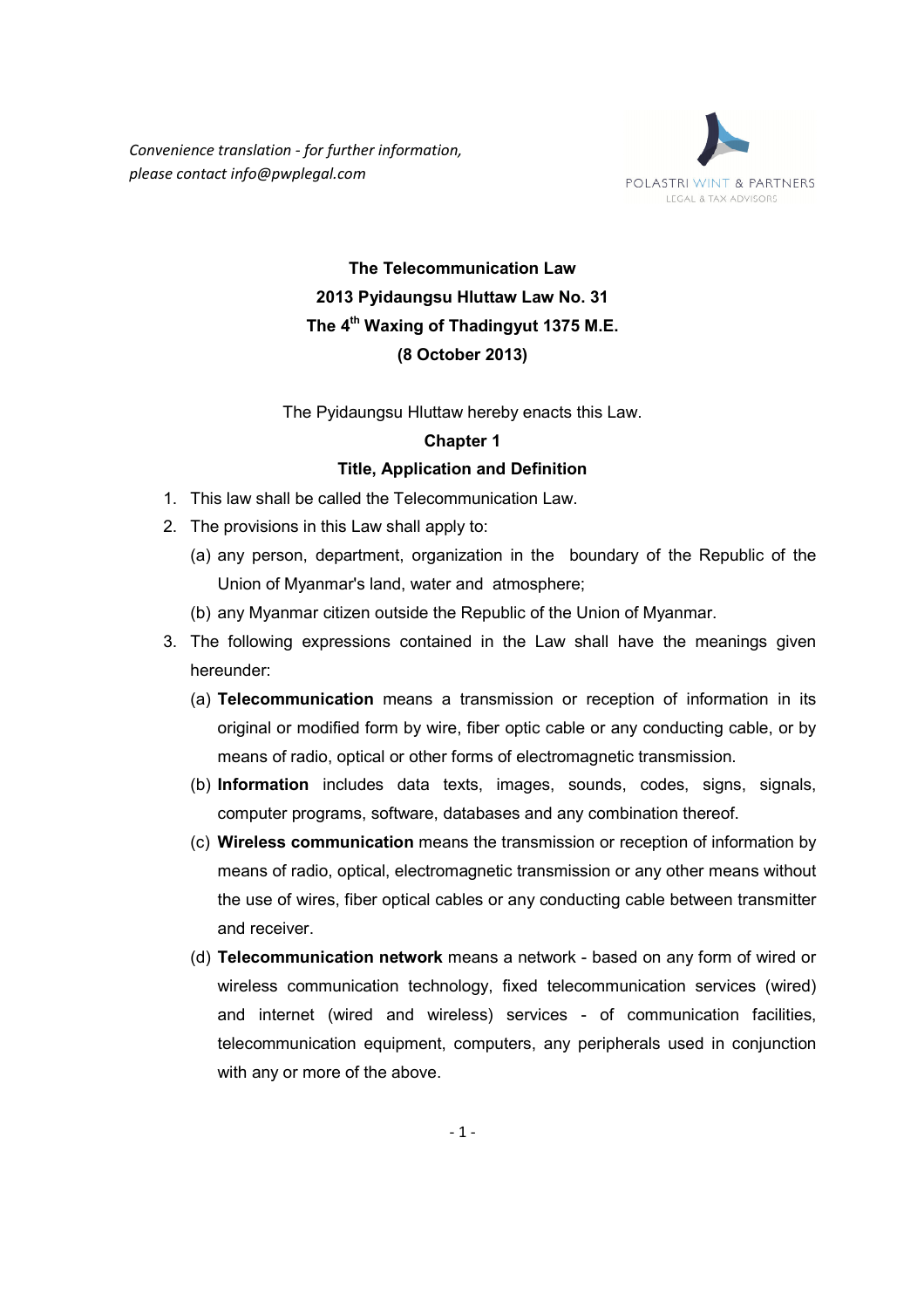

- (e) **Network boundary** means the first equipment socket in a private residence or the main distribution frame in a building or a point at which a network facility receives communications from or sends communications to a consumer.
- (f) **Communication services** means network supporting services, network services and application services, services using data and execution of services for one activity or more than one, out of the said services activities.
- (g) **Network facility services** means renting of entire or parts of network facilities to a license holder or providing own services for such network facilities.
- (h) **Network service** means a service aimed at carrying information by any means of communication. This expression does not include a service provided solely on the customer side of the network boundary.
- (i) **Application service** means a service provided by means of one or more network services. This expression does not include a service provided solely on the customer side of the network boundary.
- (j) **Telecommunication equipment** includes telephones, fax machines, telex machines, any other equipment used for communication, peripherals to any of the preceding, telecommunication testing equipment, any other equipment specified as telecommunication equipment by the Ministry.
- (k) **Communications market** means a market for any communication services or for goods or services used in conjunction with any of the above.
- (l) **Content** means text, sound, still or moving pictures, or other audio-visual representation, tactile representation, or any combination of the preceding which is capable of being created, manipulated, stored, retrieved or communicated electronically.
- (m) **Network facility** means any element or combination of such elements of physical infrastructure used for the provision of network services;
- (n) **Frequency band** means a continuous frequency range of a spectrum from 3 hertz up to 420 terahertz.
- (o) **Telecommunication number plan**: means the numbering plan for the Republic of the Union of Myanmar for the use in telecommunication operations.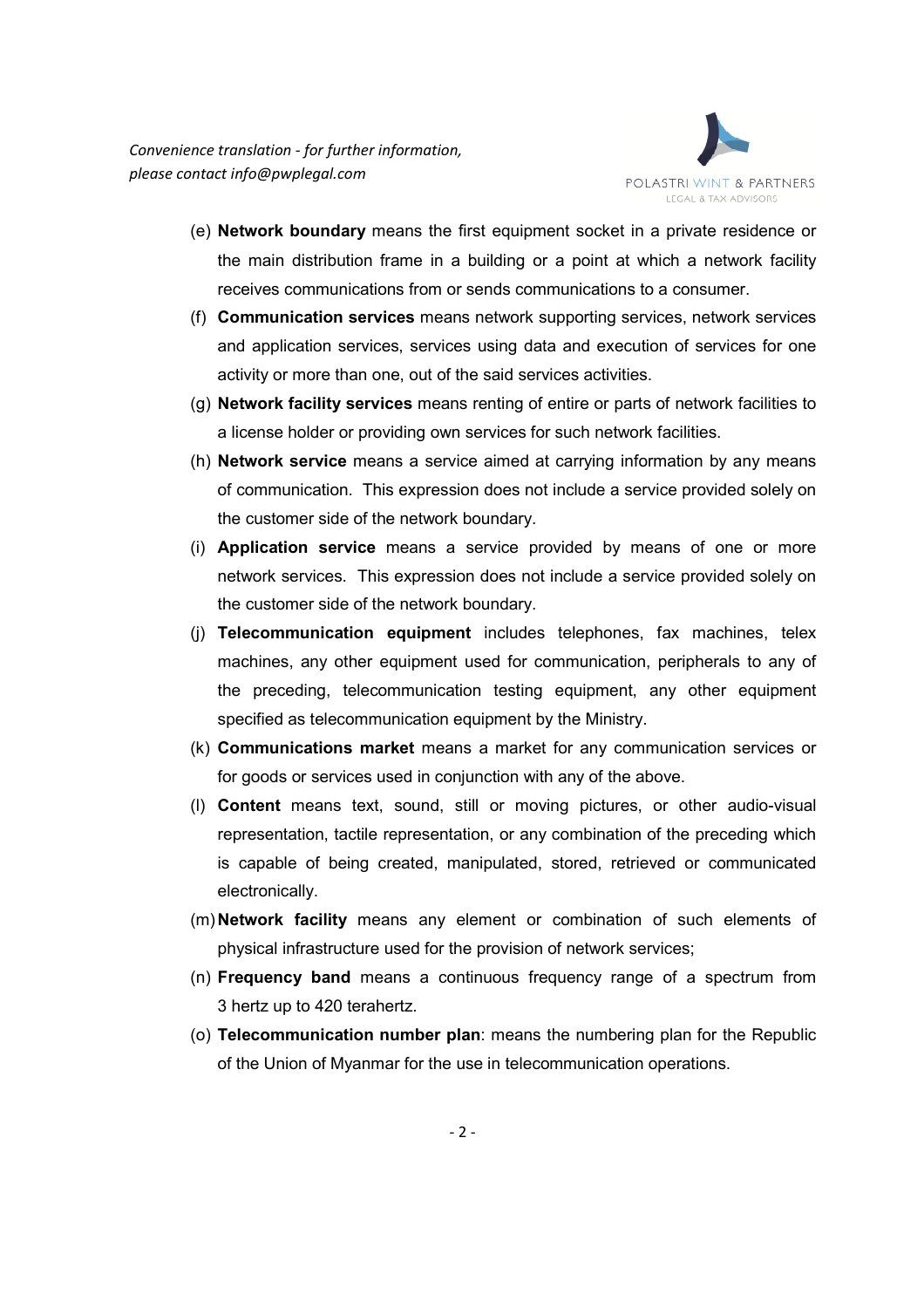

- (p) **Electronic addressing plan** means the electronic addressing plan for the Republic of the Union of Myanmar for the use in communication processes among IT systems.
- (q) **Telecommunication equipment licence** means the licence granted pursuant to Chapter 4 for the purpose of using telecommunication equipment.
- (r) **Service licence** means a service licence, issued under this law, to a person, department or an organization to establish and provide telecommunication services.
- (s) **Licence** means a licence, issued under this Law to a specified person, department or an organization to conduct a specified activity and may include conditions to which the conduct of that activity may be subject.
- (t) **Ministry** means the Ministry of Communications, Information and Technology.
- (u) **Department** means the Directorate of Communication under the Ministry of Communications and Information Technology.
- (v) **Appellate Tribunal** means the appellate tribunal relating to telecommunication formed by the Union Government to allow appeals if there is dissatisfaction with an order given, or a decision made, by the Ministry.

## **Chapter 2 Objectives**

- 4. The objectives of this law are as follows:
	- (a) to support information and communication technology in order to create a modern, developed country;
	- (b) to allow private persons to participate more in the developing communication sector;
	- (c) to create a communication network covering the whole country in order to provide more opportunities for the people to communicate and develop the communication sector;
	- (d) to protect the communication service provider and user according to the laws;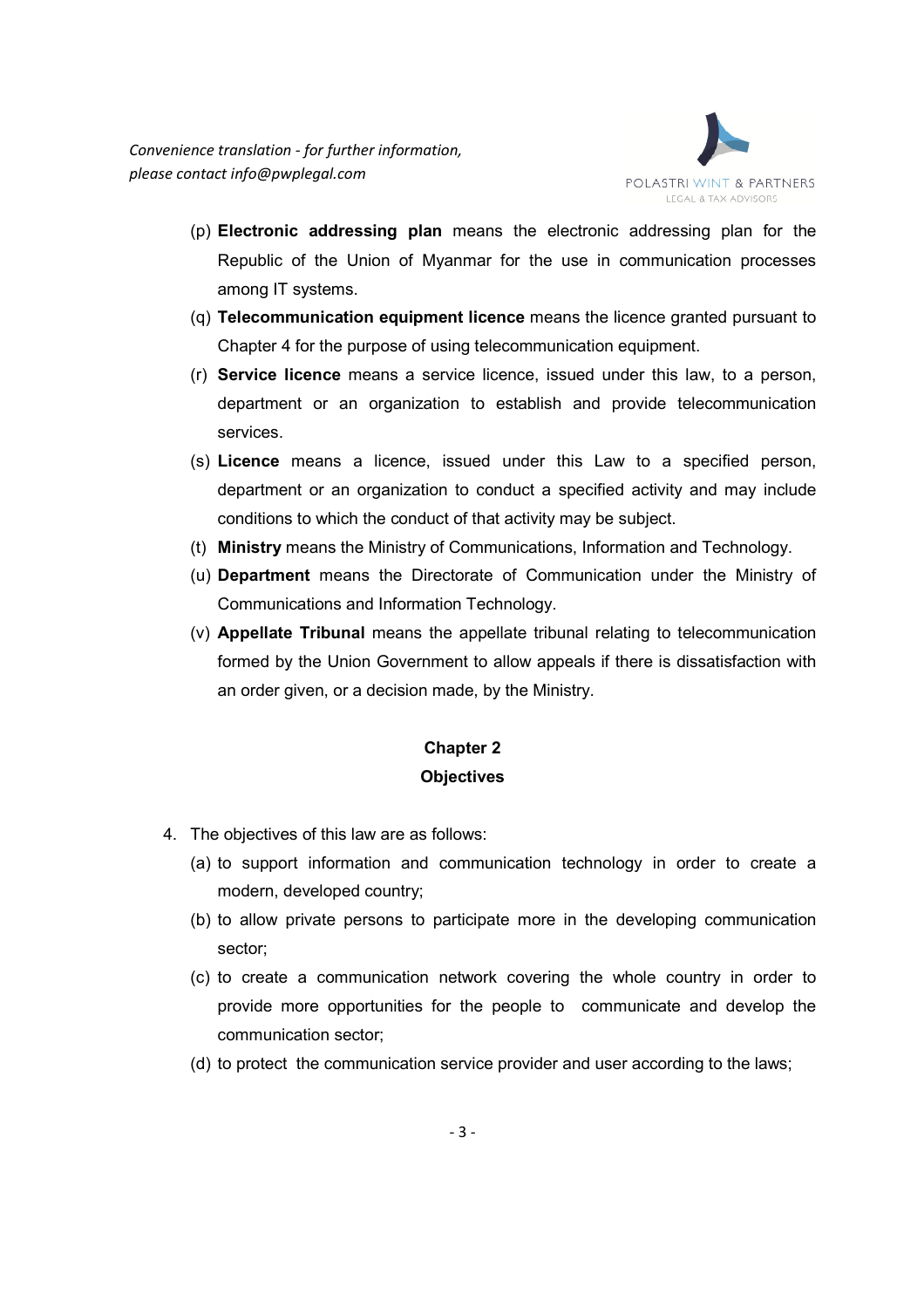

(e) to monitor the communication services, communication network supporting equipment and communication equipment in order to avoid detriment to peace, tranquility and security in the State.

## **Chapter 3**

## **Licence for the Establishment of Telecommunication Services**

- 5. Any person, department or business organizations, inside the Republic of the Union of Myanmar or from abroad, willing to provide the following facilities and/or telecommunication services shall apply to the Department for permission and licence in accordance with the provisions-
	- (a) Network facility services;
	- (b) Network services;
	- (c) Application services.
- 6. The Department shall publicize the selection policies, procedures and regulations for carrying out telecommunication services.
- 7. The Department, after giving due regard to the application made in accordance with Section 5, shall scrutinize the application according to Section 6 and submit its comment to the Ministry.
- 8. The Ministry may:
	- (a) Upon receiving the application for a licence under Section 7 from a citizen, grant a licence subject to the approval of the Union Government for such types of licences requiring approval of the Union Government, and allow the business by its own decision for such types of licence not requiring the Union Government's approval.
	- (b) Upon receiving the application for a licence from a foreigner under Section 7, grant a licence after having sought the approval of the Union Government.
	- (c) Give directions to the Department to issue the applicant with a licence, in accordance with sub-sections (a) and (b), with a period extending from a minimum of five (5) years up to a maximum of twenty (20) years.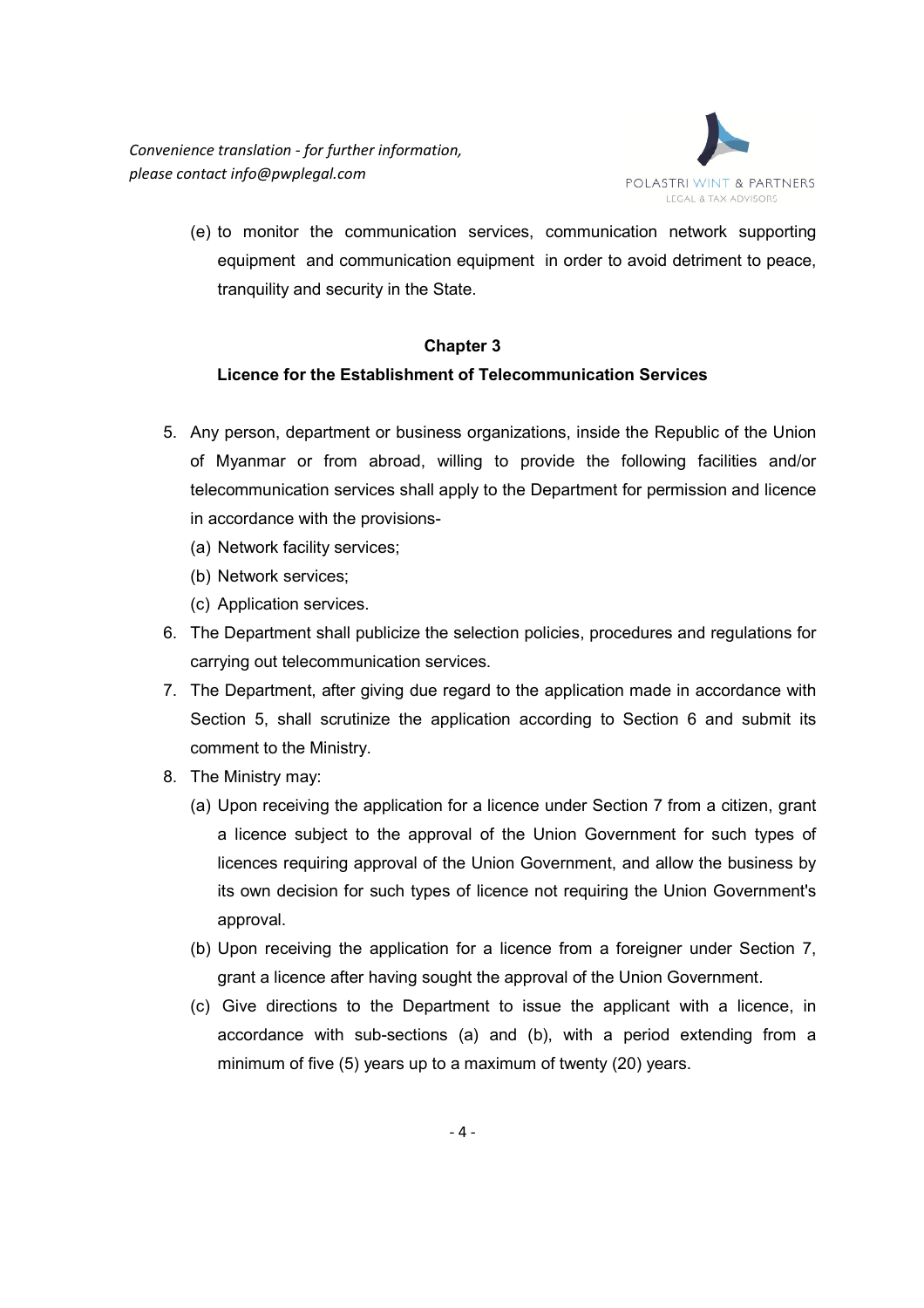

- (d) If a service licence holder applies for a permit to operate an international gateway for international telecommunication connections or networks: allow this activity in accordance with separately specified rules and regulations after having acquired the approval of the Union Government;
- (e) Shall grant the renewal of the license after the Department has scrutinized the application.
- 9. The Department shall issue a service licence to the person, department or business organizations, inside the Union of Myanmar or from abroad, together with detailed conditions for respective services, in accordance with the Ministerial direction made in accordance with Section 8 sub-Section (c).
- 10. The licence holder may carry out the activity in cooperation with a local or foreign individual or department or organization according to law.
- 11. The licence holder may enter into agreements with any other licence holder for the following purposes:
	- (a) The access to and interconnection of any telecommunication services network facilities and network services in accordance with the provisions of Chapter 12;.
	- (b) Sharing of network facilities; and
	- (c) Such other purposes as may be specified in the service licence.
- 12.
- (a) The Licence holder shall file an application for renewal of the licence before its expiry with the Department in accordance with the conditions set out for this purpose.
- (b) The Department, after scrutinizing, shall grant renewal of licence with the approval of the Ministry.

## **Telecommunication Equipment Licence**

13. Any person, department or organization willing to possess or use telecommunication equipment for which a licence is required shall apply to the Department for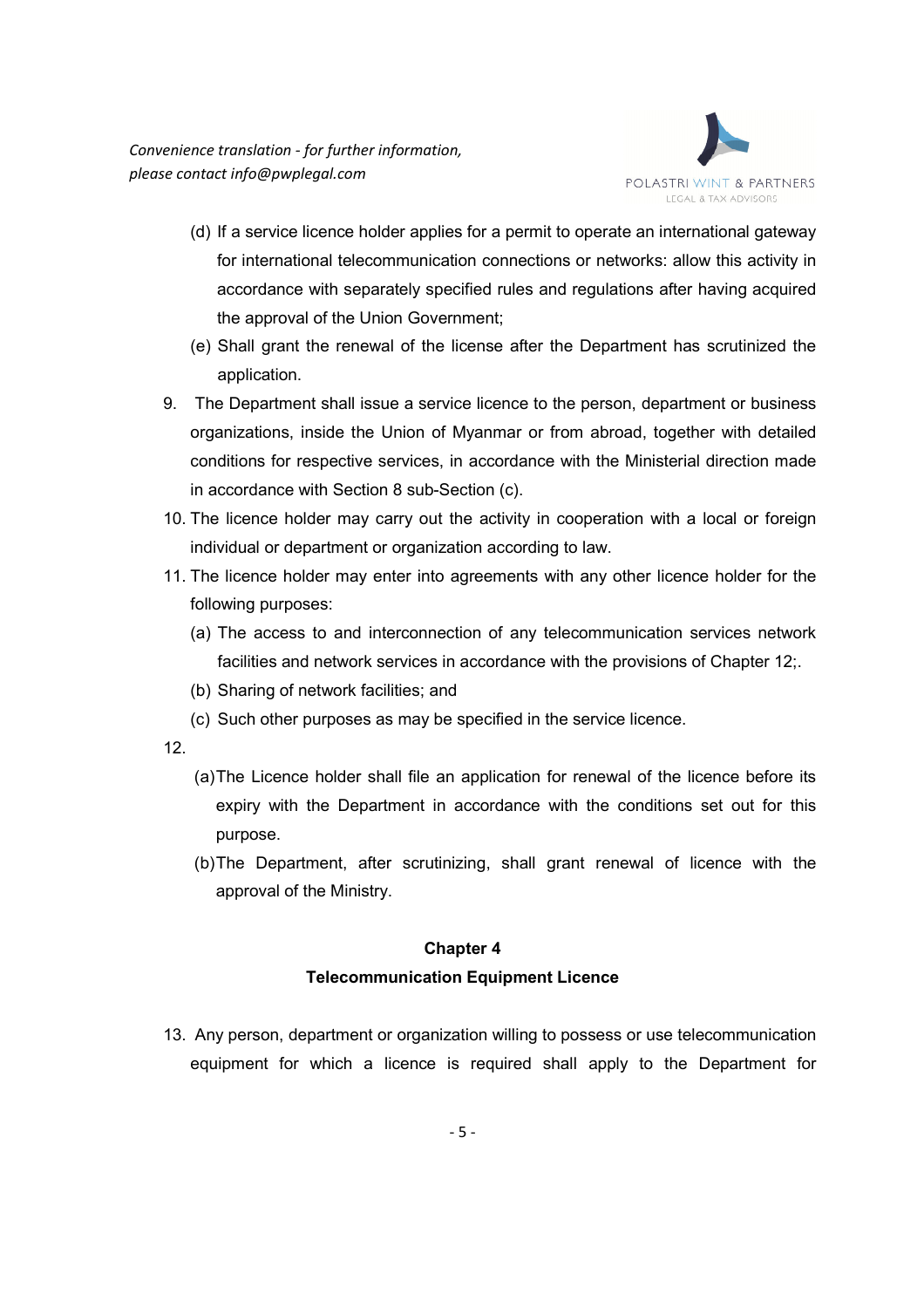

permission in accordance with the provisions. But it is not necessary to apply for a telecommunication equipment licence for the following purposes:

- (a) a licence holder possesses and uses the telecommunication equipment which is purchased by him.
- (b) possessing and using telecommunication equipment which is obtained from a licence holder.
- 14. The Department:
	- (a) may issue or refuse to issue the telecommunication equipment licence after careful consideration of the application made in accordance with the provisions under Section 13.
	- (b) shall set the terms and conditions attached tothe telecommunication equipment licence as well as the licence period.

## **Chapter 5 Obligations of the Licence Holder**

- 15. The licence holder:
	- (a) shall follow the rules, procedures, notifications, orders and directives issued under this law;
	- (b) shall follow the rules and regulations contained in the licence;
	- (c) shall pay, according to the prescriptions, the licence fees, licence renewal fees, application fees, service fees including fees for technology and fees set from time to time;
	- (d) shall follow the codes of practice and standards of performance or directives of the Ministry and the Department;
	- (e) shall make sure not to violate or fail to abide by the terms and conditions of the licence so as not to cause harm to the State.
- 16. The licence holder shall:
	- (a) comply with the radio frequency spectrum plan approved under this law;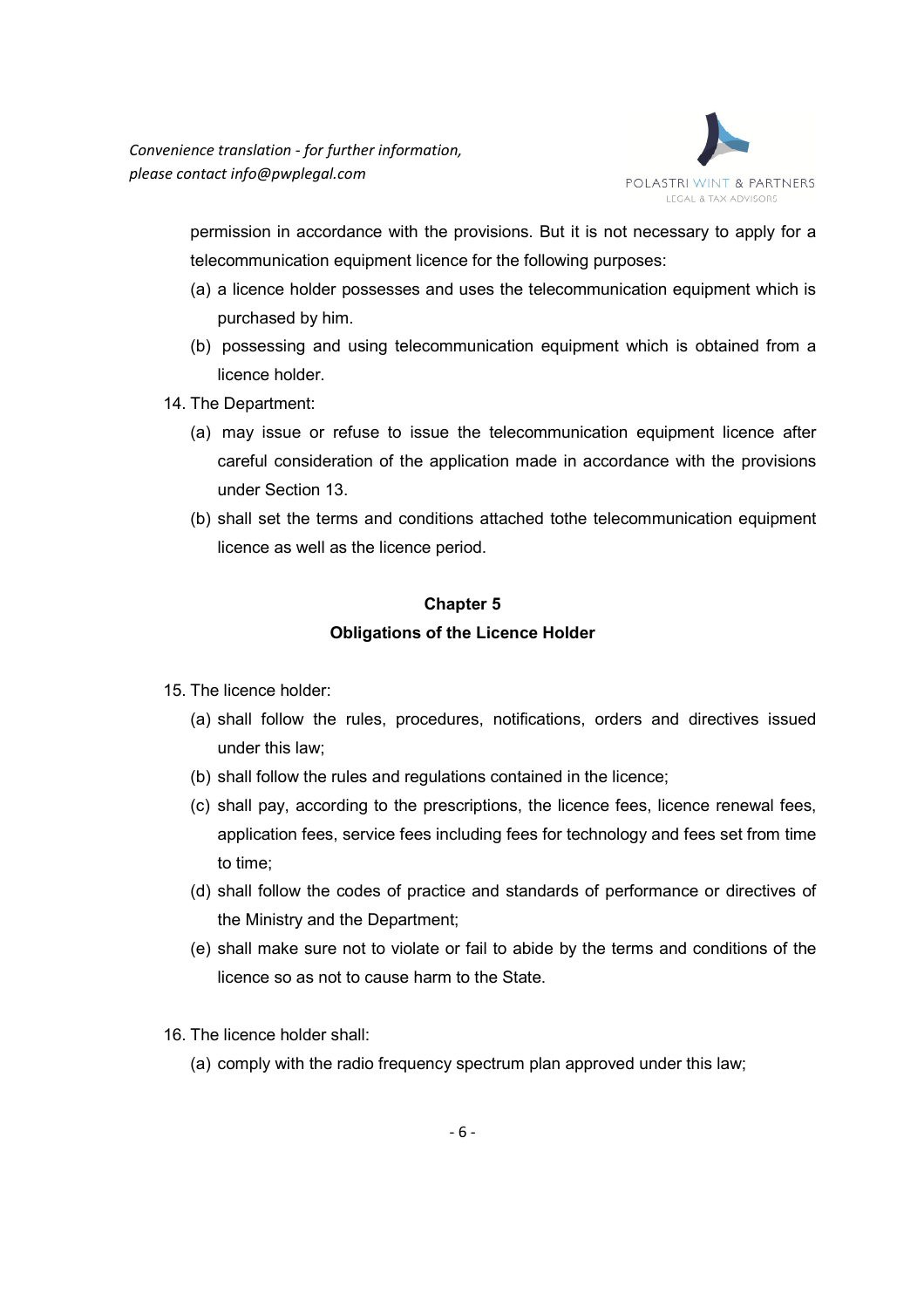

- (b) submit to the Ministry through the Department an application for permission or a licence in accordance with the provisions of Chapter 3 of this Law, if he desires to expand his business to include telecommunication services for which he has not yet been awarded a licence, or to enter into a joint-venture or consortium with any other licence holder;
- (c) follow the instructions to adjust, modify or temporarily stop the licence holder's network, or to suspend the licence holder's service, in response to a result of an investigation of complaints that the licence holder's system is causing interference with another telecommunication service or services.
- 17. The licence holder shall keep the information transmitted or received through his telecommunication service confidential and shall not disclose such information of any individual user to any third person except for matters allowed by the existing laws.
- 18. The communication equipment licence holder shall:
	- (a) use his own communication equipment at the prescribed location mentioned in the licence;
	- (b) not impair state security through his telecommunication equipment licence;
	- (c) follow the instructions of the Department relating to his communication equipment.

## **Frequency Spectrum Management and Satellite Orbital Position Management**

- 19. The Ministry shall control and manage the frequency spectrum and satellite orbital position allocated to the Republic of the Union of Myanmar in accordance with any international telecommunication convention.
- 20. The Department shall determine a national frequency spectrum plan and may allow individuals, department and organizations to use the frequency spectrum.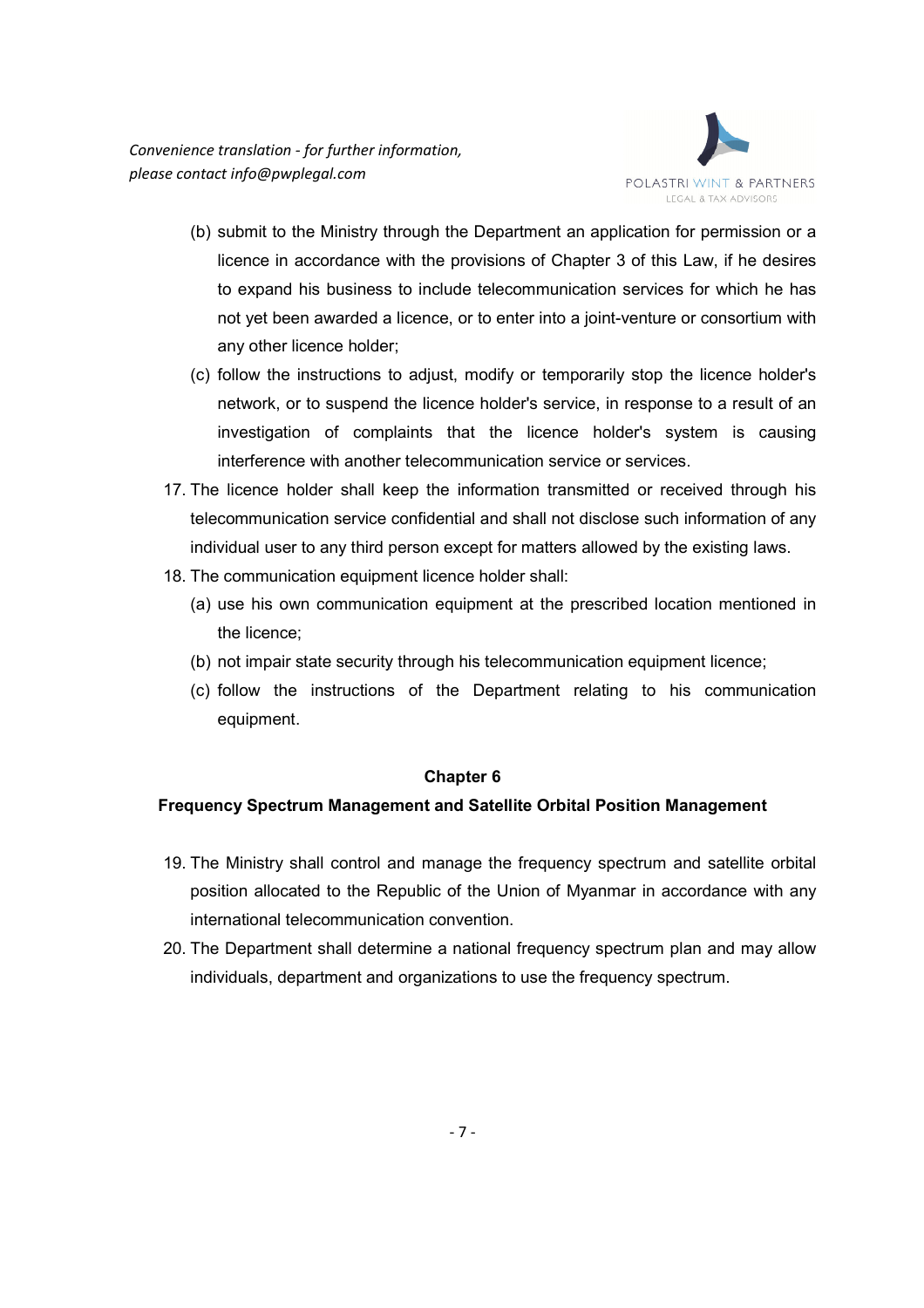

#### **Telecommunication Numbering Plan and Electronic Addressing Plan**

- 21. The Department shall direct the licence holder to comply with and use the telecommunication numbering plan and addressing plan approved by the Ministry.
- 22. The Department may allow a licence holder to use electronic numbers and electronic addresses for telecommunication services purposes and subject such usage to necessary conditions.
- 23. The Department shall carry out inspection and monitoring activities to make sure that a license holder uses the telecommunication numbers and electronic addresses in accordance with Section 21.

## **Chapter 8 Technical Standards**

- 24. The Department shall determine, subject to approval of the Ministry, technical standards which shall apply to each facility and/or service under this Law, and make them available to the public.
- 25. The Department shall take necessary measures to ensure that the licence holders shall follow the technical standards.
- 26. The Department shall prescribe the standards of network equipment and telecommunication equipment that are imported or exported.
- 27. Any person desirous to manufacture, sell or distribute any network or telecommunication equipment, shall apply to the Department for technical standard approval for manufacturing, selling or distributing in accordance with the procedures prescribed for this purpose.
- 28. The Department may issue or refuse to issue a certificate of technical standard approval after scrutinizing the application.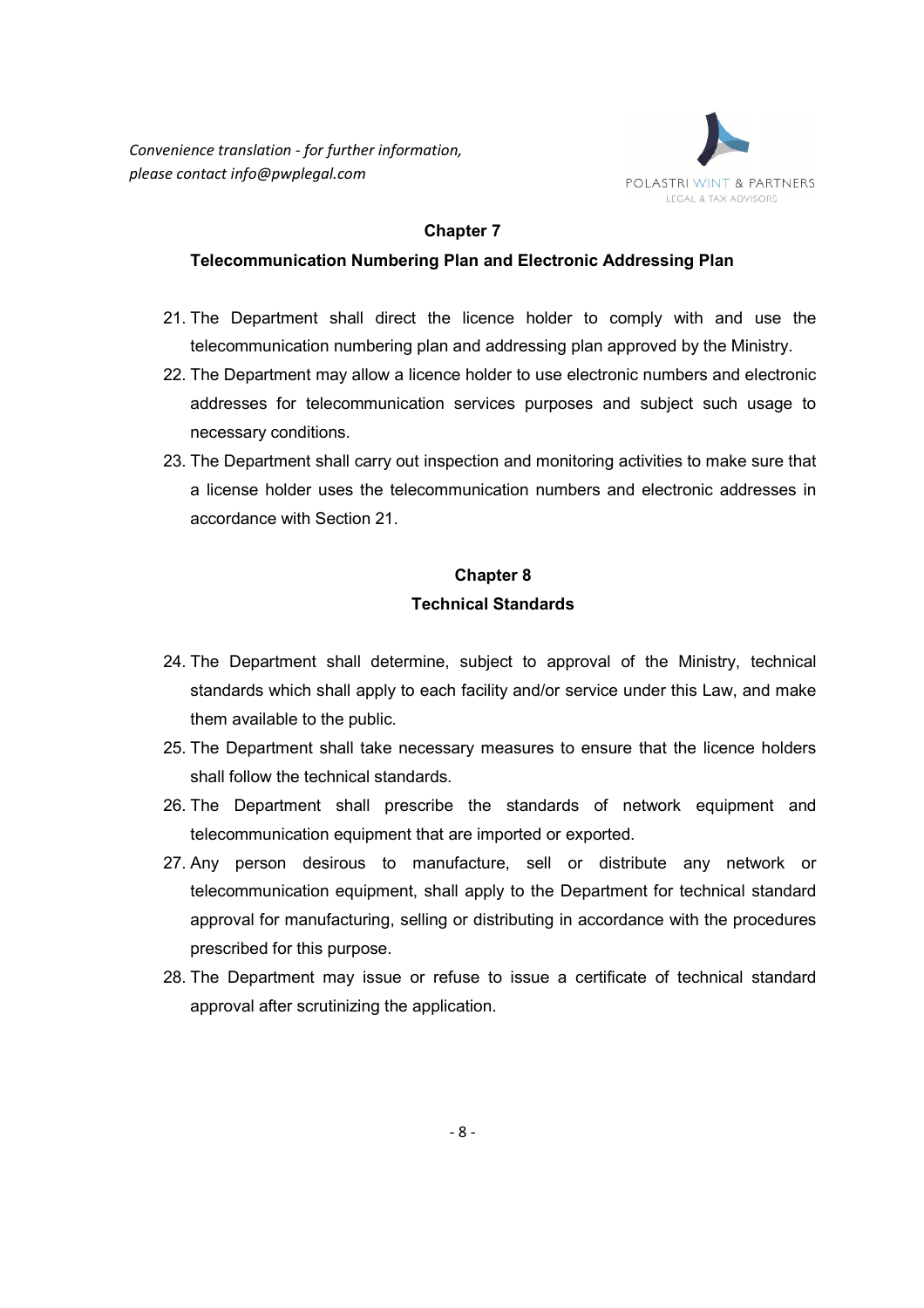

#### **Consumer Protection**

29. (a) A licence holder shall submit to the Department a proposed tariff rate scheme for the service being provided or for any proposed service.

(b) After scrutinizing the Department shall approve the proposed tariff rate scheme with prior approval from the Ministry.

- 30. The licence holder shall:
	- (a) provide services in accordance with the approved tariff rate scheme under Section 39 (b);
	- (b) acquire the prior approval of the Department for variation or cancelation of the approved tariff rate scheme.
- 31. (a) Subject to the approval of the Ministry, the Department shall determine suitable consumer protection standards which shall apply to the service licenses.
	- (b) The licence holder shall comply with the consumer protection standards.

## **Chapter 10**

## **Access and Interconnection**

- 32. The Department shall prescript necessary rules and regulations on any matters relating to access and interconnection of network facilities.
- 33. A service licence holder may, where requested by another service licence holder, enter into an agreement with the requesting licence holder for the access to and interconnection of network facilities and network services. The agreement shall be made with the approval of the Department.
- 34. The access and interconnection provided by the a licence holder:
	- (a) shall be on an equitable and non-discriminatory bases and shall not be of lower technical standard and quality than the technical standard or quality provided in the licensee's own network facilities or network services;
	- (b) shall allow inspection by the Department for quality and compliance with standards.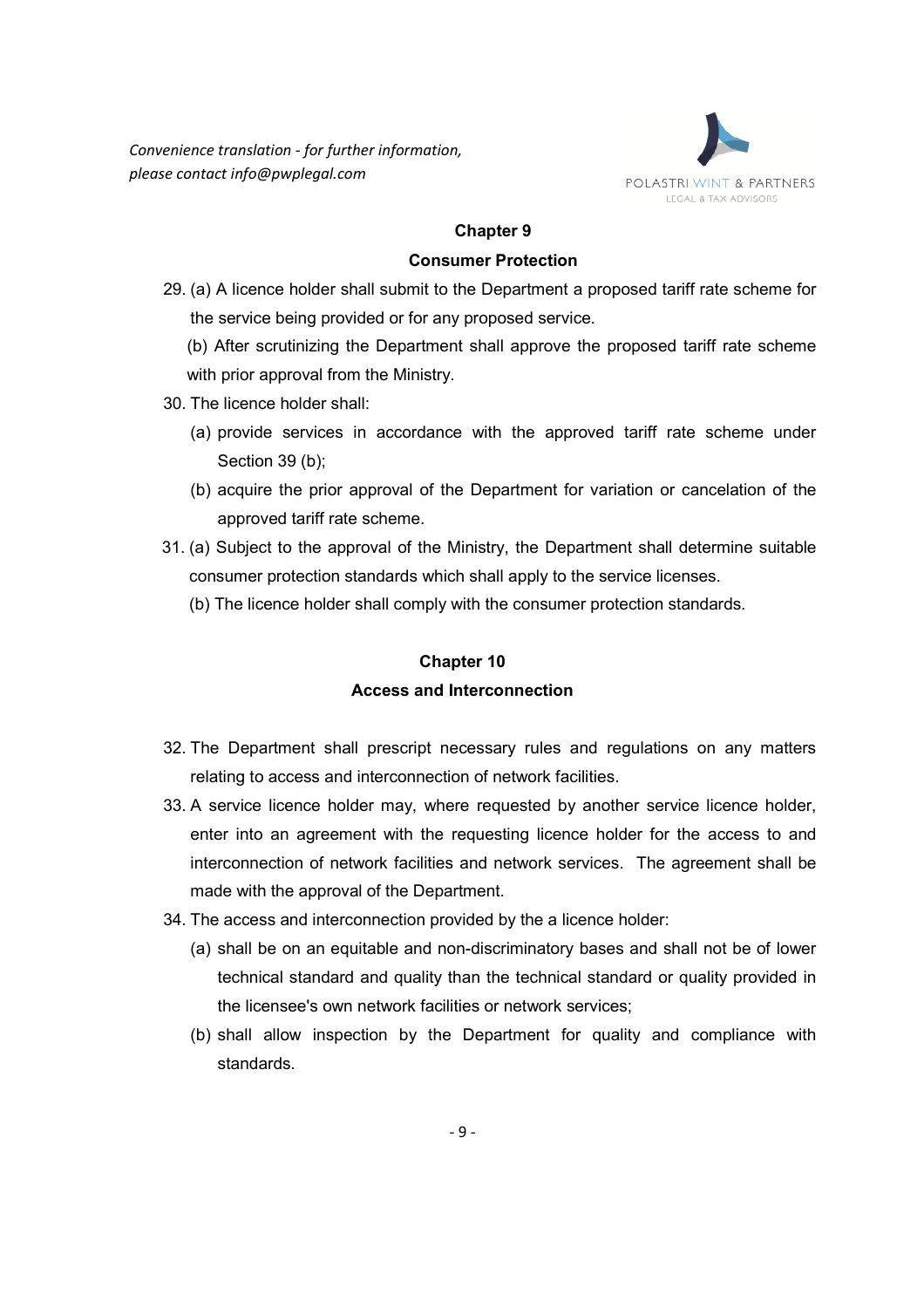

## **Prohibition on Anti-Competitive Practices**

- 35. A licensee shall not engage in any conduct which has the effect of substantially lessening competition in the telecommunication market.
- 36. A licence holder shall not enter into any understanding, agreement, arrangement or contract with any person, department or organization for the following purposes:
	- (a) variation of the rate as will;
	- (b) Market sharing for the purpose of reducing competition.
	- (c) forbidding a supplier or vendor of telecommunication equipment [to do business];
	- (d) embargo of a competitor by unfair means.
- 37. A licence holder shall not restrict the ability of a user of his service to acquire telecommunication equipment and/or services from him or from any other licence holder.
- 38. The Department may, subject to the approval of the Ministry, direct a licence holder to cease conduct prohibited under Section 35, 36 and 37 which has or may have the effect of substantially lessening competition in the telecommunication market.

## **Chapter 12 Inspection and Supervision**

- 39. The Department:
	- (a) shall, for the purpose of discharging its functions under this law, manage and supervise in accordance with the directions of the Ministry;
	- (b) shall carry out inspection and supervision activities on the provision of services of the licence holders, on network facilities, as well as on matters relating to telecommunication equipment;
	- (c) may, in respect of the inspection functions under sub-Section (b), form an inspection team with suitable persons and delegate the said function.
- 40. In discharging the functions under this Law:
	- (a) The Department may: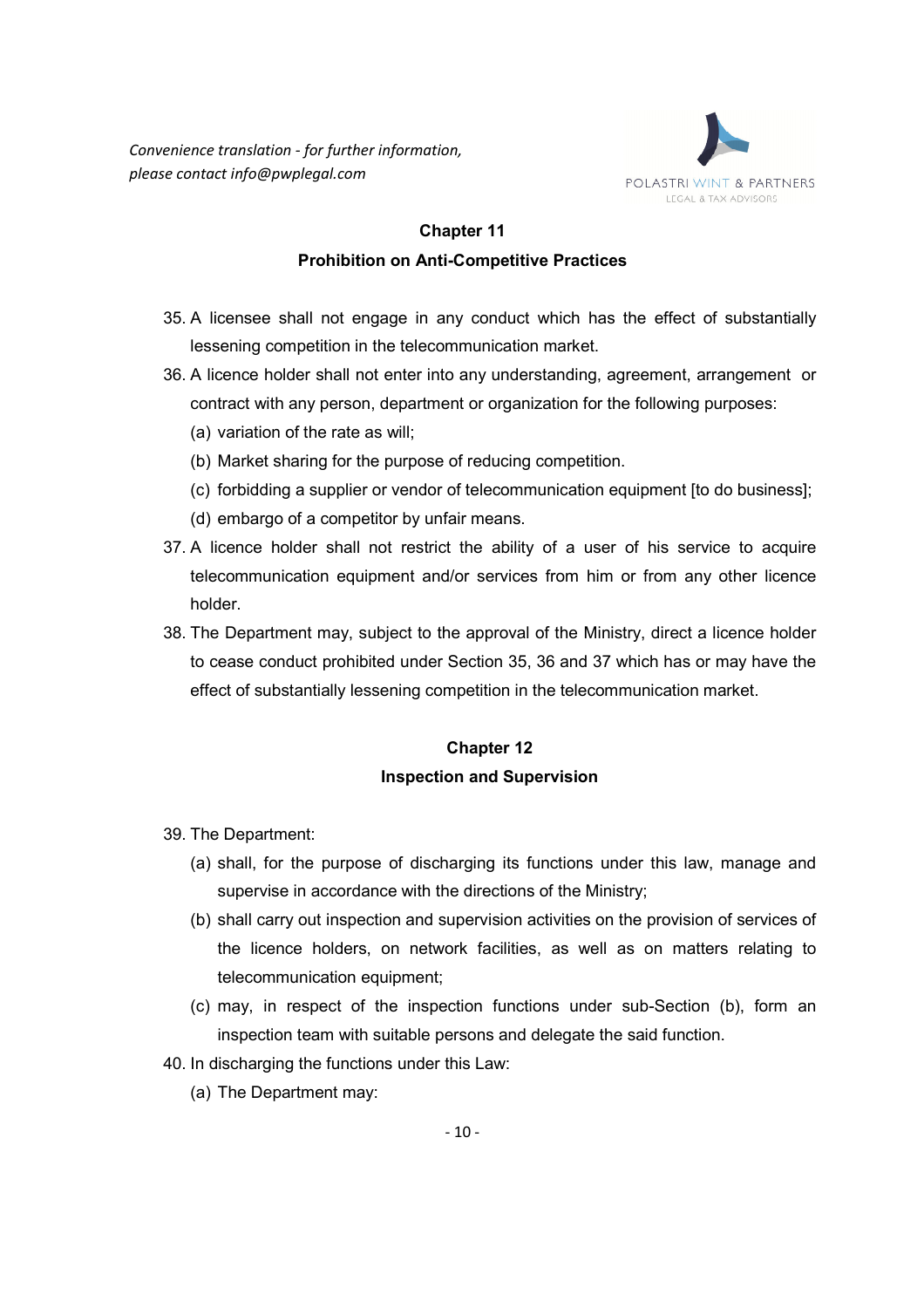

- (1) require the presence of or examine any person acquainted with the case; and require to furnish any necessary information, data, documents and papers.
- (2) enter and inspect the equipment, buildings and places where any telecommunication service is being provided.
- (3) Inspect, extract and copy the accounts, papers and documents in respect of the telecommunication service;
- $(4)$  prescribe the system, to be followed by the license holder, for preparing and storing the facts, figures and documents of the business.
- (b) The Department may delegate the functions under clauses (1), (2) and (3) of sub-section (a) to the inspecting team formed under sub-Section (c) of Section 39.

## **Installation, Maintenance and Repair of Network Facilities**

41. For the purpose of installing or connecting network facilities, a licensee may carry out the following activities at the location, after obtaining the agreement (which includes the prescribed term) with the owner or the authorized person of the relevant land or building:

- (a) enter and do such things as making surveys, making measurements, taking levels and soil samples, digging pits, and examining the soil for the purpose of inspecting the land for suitability.
- (b) lay, place, install and connect necessary network facilities upon and under such land and water for the purpose connected with the provision of services, and take such other actions as may be necessary to render such network facilities safe.
- (c) enter for inspection; maintain and repair network facilities.
- 42. If the owner has changed, the licence holder shall acquire prior agreement from the land or building owner to proceed with the installation and accessing of the network facilities under Section 41.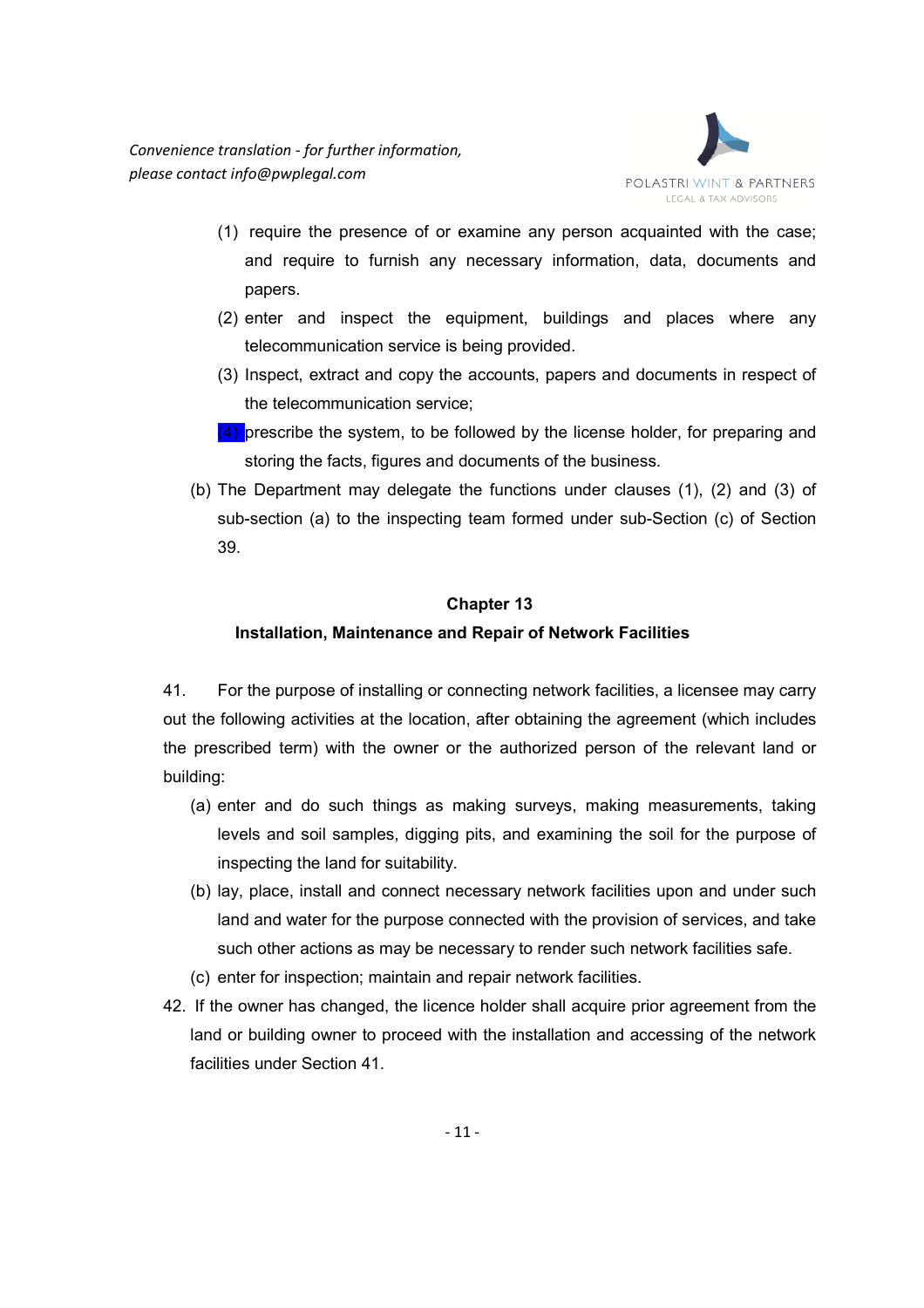

- 43. Where a licence holder installs, conducts maintenance, repairs, alters or removes the network facilities, this shall not cause any obstruction to the public traffic or roads or water traffic or air traffic.
- 44. A licence holder shall not enter upon any lands without any prior notice to the owner for the purpose of installing or removing a network facility.
- 45. While installing or maintaining a network facility, the licence holder shall take all necessary precautions to lessening the damages.
- 46. Anyone injured, or afflicted by an injury, death or property damage caused during the course of the installation, maintenance and repair of network facilities, shall be eligible for compensation from the licence holder according to the prescriptions if there was negligence or an intentional omission on the part of the licence holder.
- 47. The execution of any work by a license holder under this law which may affect any road, street, railway, river, canal, or other waterway or any system of irrigation, telecommunications, port facility or any other public or private facility, the erection of any network facilities on or under the ground shall be carried out in a lawful manner and with regard to the safety of any person or property.
- 48. Where the Department considers it necessary that any network service should be provided to any building whether complete or not, or that the quality of a network service to any building be enhanced, the Department may-
	- (a) require the developer or owner of the building or land to coordinate with the relevant authorities to provide such space for the installation of network facilities within or on the building or land, within such specified period;
	- (b) require any license holder to install network facilities within a specified period;
	- (c) require the license holder to contribute wholly or partly to such costs and expenses incurred in installing network facilities.
- 49. The department shall manage the cooperation for environmental conservation and shall not cause unnecessary financial expenses during the course of construction and installation of network facilities done by the license holder.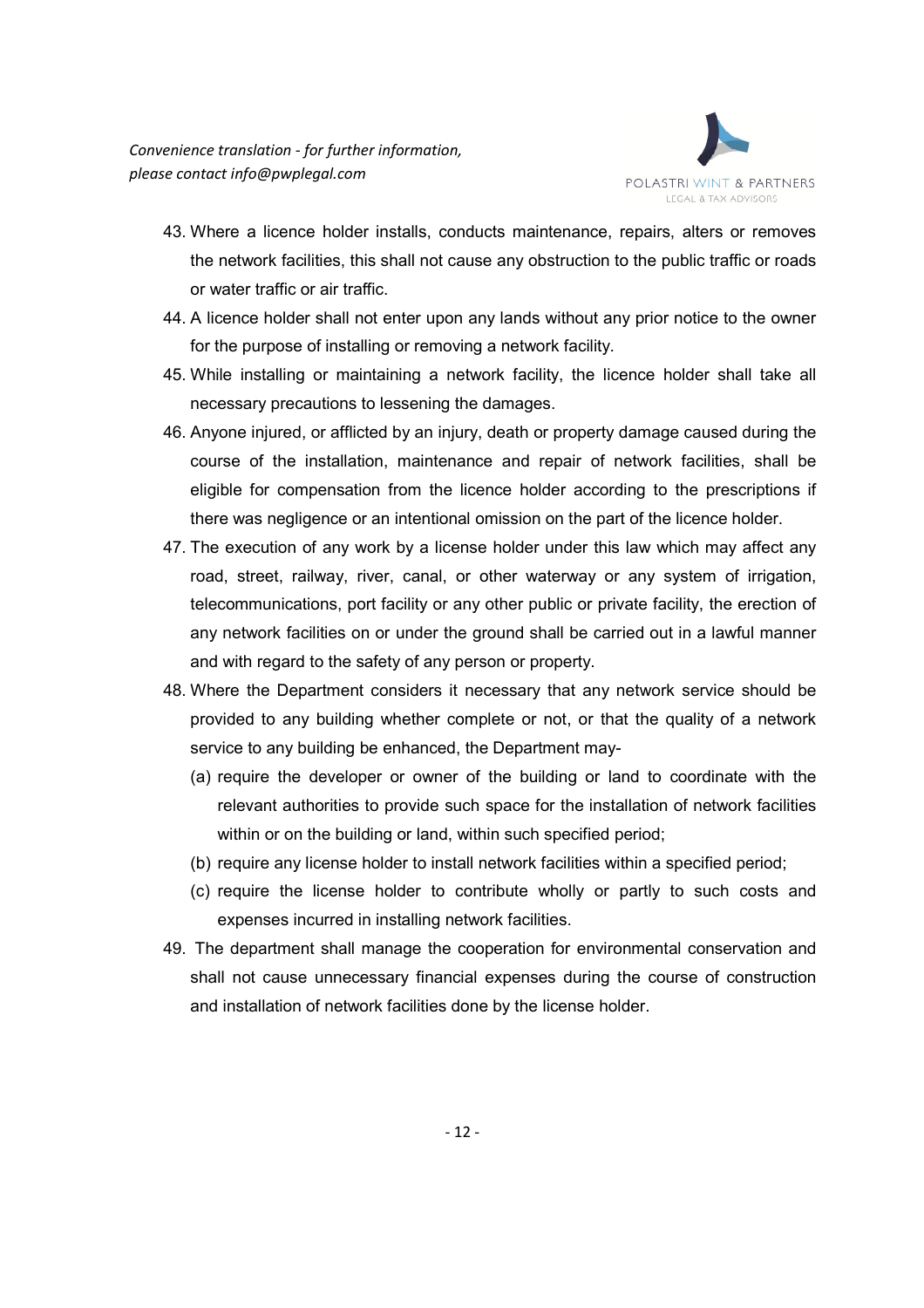

# **Chapter 14 Settlement of Disputes**

- 50. The licence holder may:
	- (a) refer any dispute concerning the operation and provision of telecommunication services or network facilities and/or services to the Department for resolution where the licence holders are unable to resolve the dispute;
	- (b) refer any dispute relating to access and interconnection to the Department for resolution where the licence holders are unable to resolve the dispute.
- 51. The Department shall resolve a dispute either after having received a report according to Section 50 or, if it concludes that the dispute may harm the public interest, without having received any report.
- 52. (a) Any person dissatisfied with the decision made by the Department in accordance with Section 51-
	- (1) may appeal to the Ministry within 30 days after such decision is made if the dispute relates to telecommunication technology;
	- (2) may appeal to a judiciary court for remedy for the losses incurred to him or for his rights, if the case does not relate to telecommunication technology.
	- (b) In respect of the appeal filed under sub-section (a)(1), the Ministry may:
		- (1) make the necessary investigation;
		- (2) approve, revise or cancel the decision of the Department.
	- (c) Any person dissatisfied with the decision of the Ministry may appeal to the appellate tribunal within 45 days after such decision is made.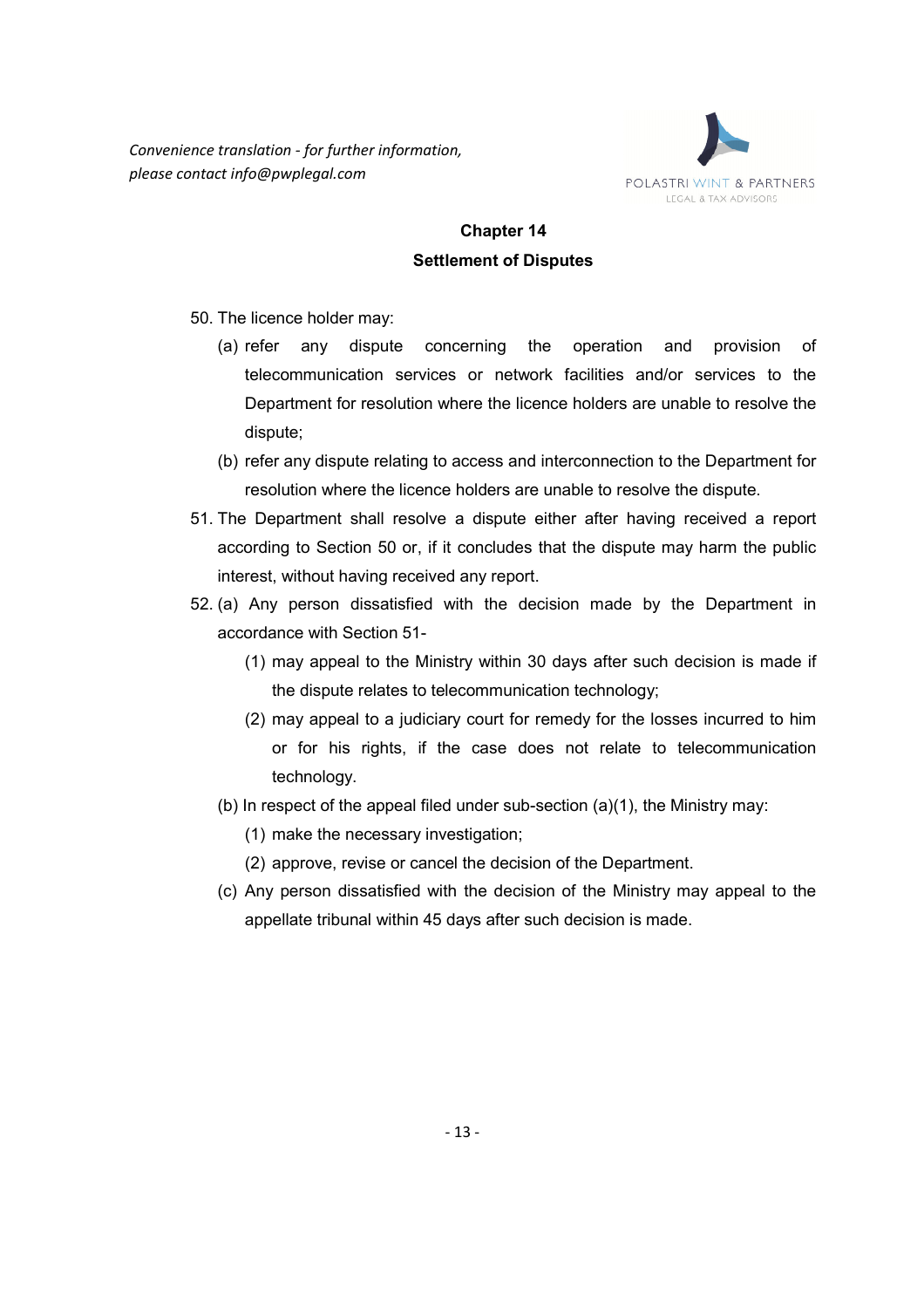*Convenience translation - for further information, please contact info@pwplegal.com* 



#### **Chapter (15)**

# **Catering for Basic Telecommunication Needs for the Public Interest Irrespective of the Location**

- 53. The Ministry may direct the Department to take measures to increase telecommunication services and to extend and construct infrastructure for the wider use of telecommunication services within the underserved areas of the Republic of the Union of Myanmar.
- 54. The Ministry shall control the fund to implement the supporting measures to cater for the basic telecommunication needs for the public interest irrespective of the location.
- 55. The Department shall monitor the implementation of the measures to cater for the basic telecommunication needs for the public interest irrespective of location by using the fund under Section 54.
- 56. The Department shall do the following with the approval of the Ministry to enable the implementation of the measures under Section 55:
	- (a) specify the underserved area;
	- (b) define the universal targets for catering for the the basic telecommunication needs for the public interest irrespective of location;
	- (c) specify the universal service obligation to be abided by the licence holder in order to cater for the basic telecommunication needs for the public interest irrespective of the location.

## **Chapter 16 Taking Administrative Action**

57. The Department may take any of the following administrative actions in respect of a licence holder who infringes any of the licence terms and conditions, or fails to comply with the duties of a licence holder prescribed under Chapter 5 of this Law, or fails to comply with a direction of the Department made in accordance with Section 38, or fails to comply with a resolution of the Department made in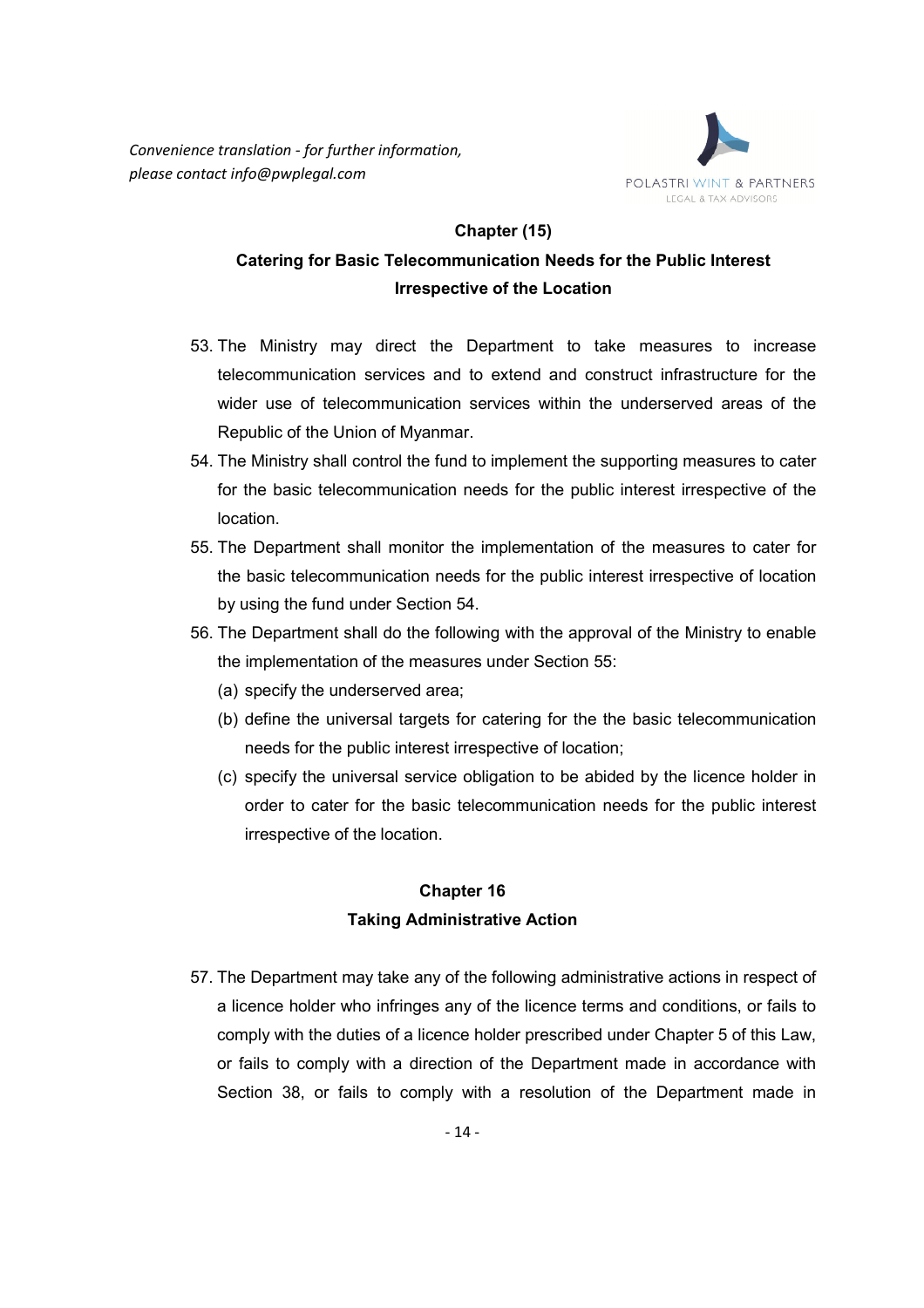

accordance with Section 51, or with the decision of the Ministry made under Section 52(b):

- (a) warning;
- (b) suspension of licence for a certain period;
- (c) cancellation of licence.
- 58. (a) Any person dissatisfied with the administrative decision made by the Department under Section 57 may appeal to the Ministry within 30 days after such decision is made.
	- (b) With respect to the appeal made under sub-Section (a), the Ministry may:
		- (1) make necessary enquiries, if required;
		- (2) approve, revise or reject the decision of the Department.

#### **Chapter 17**

### **Formation of Appellate Tribunal, Assignment of Duties, Proceeding and Decision**

- 59. The Union Government shall:
	- (a) form an appellate tribunal to settle the dispute if an aggrieved person appeals against a decision made by the Ministry under this Law;
	- (b) form the appellate tribunal consisting of not more than 9 members including the Chairman.
- 60. The Chairman and the members of the appellate tribunal shall have the following qualifications:
	- (a) the Chairman of the appellate tribunal has served as a Region or State High Court Judge for at least 5 years or as an officer not lower in rank than a Region or State Judicial Officer or Law Officer for at least 10 years;
	- (b) the members of the appellate tribunal shall have a good reputation and be an expert in telecommunication technology, legal and economic matters.
- 61. (a) The appellate tribunal shall announce the date of the hearings in advance and hear on that day.
	- (b) It may hear the claimant from the respective parties.
	- (c) It shall arrange to make a final decision as early as possible.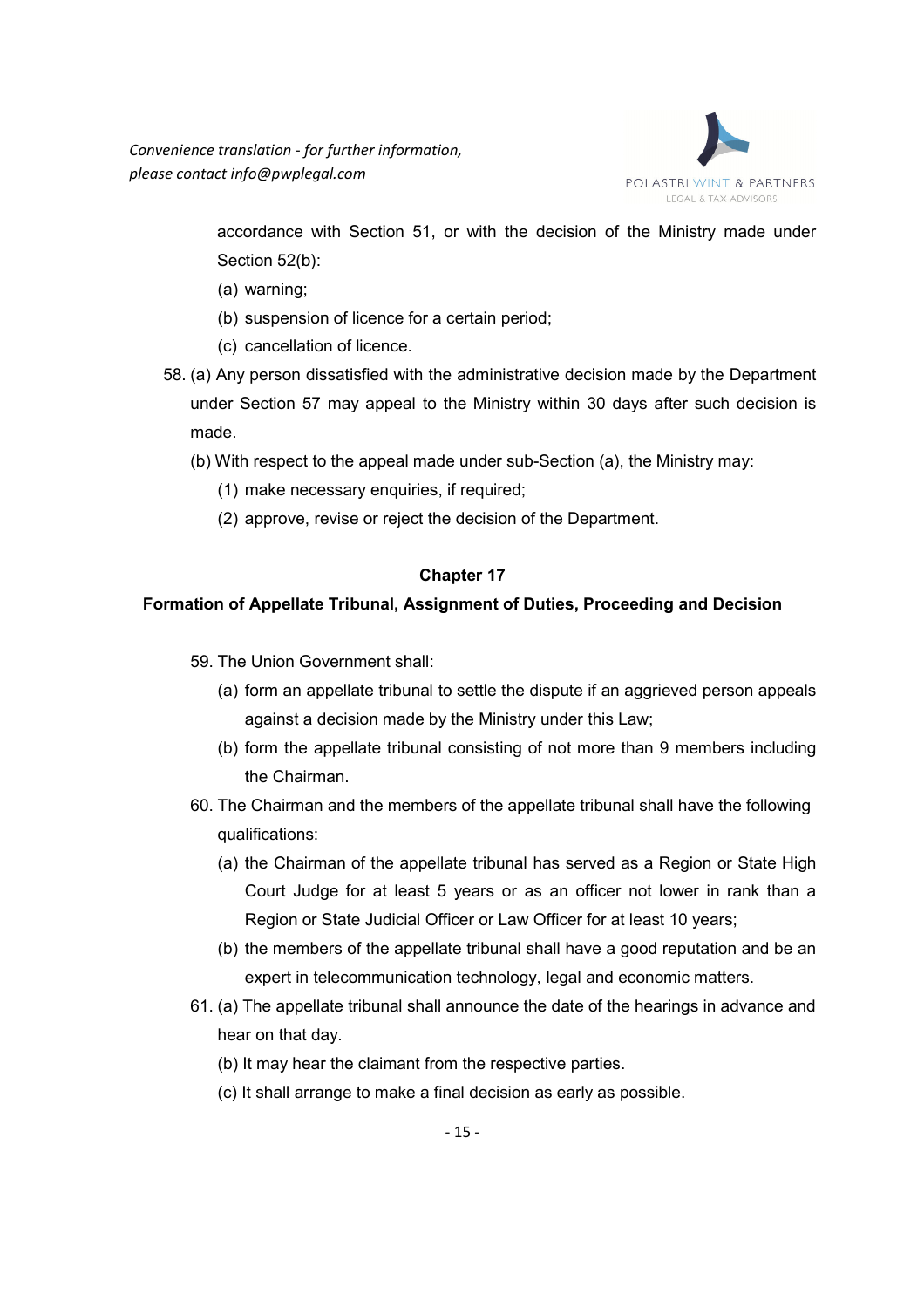

- (d) A final decision requires agreement by more than half of the members including the Chairman.
- 62. The decision of the appellate tribunal shall be final and conclusive.
- 63. The Chairman and members of the appellate tribunal have the right to enjoy the allowance and honorarium specified by the Union Government.
- 64. The term of the appellate tribunal shall commence on the day of its formation and end upon submitsion of the report on the final decision to the Union Government.

## **Chapter 18 Offences and Penalties**

- 65. Whoever is found guilty of carrying out telecommunication services without a licence shall be liable to be punished with imprisonment for a term not exceeding 5 years or with fine.
- 66. Whoever is found guilty of any of the following offences shall be liable to be punished with imprisonment for a term not exceeding 3 years or with fine or with both:
	- (a) disturbing, altering the specified standard or original position of, or destroying a communication network without the permission of the owner or authorized administrator;
	- (b) using a virus or other means for the purpose of destroying a telecommunication network;
	- (c) stealing money or any property, fraud, misappropriation or mischief using any communication network,
	- (d) extortion of any person, coercion, unlawful restriction, defamation, interfering, undue influence, or intimidation using a telecommunication network,
- 67. Whoever possesses or uses telecommunication equipment whose possession or use requires a licence [without such licence] shall be liable, upon conviction, to be punished with imprisonment for a term not exceeding 1 year or with fine or with both.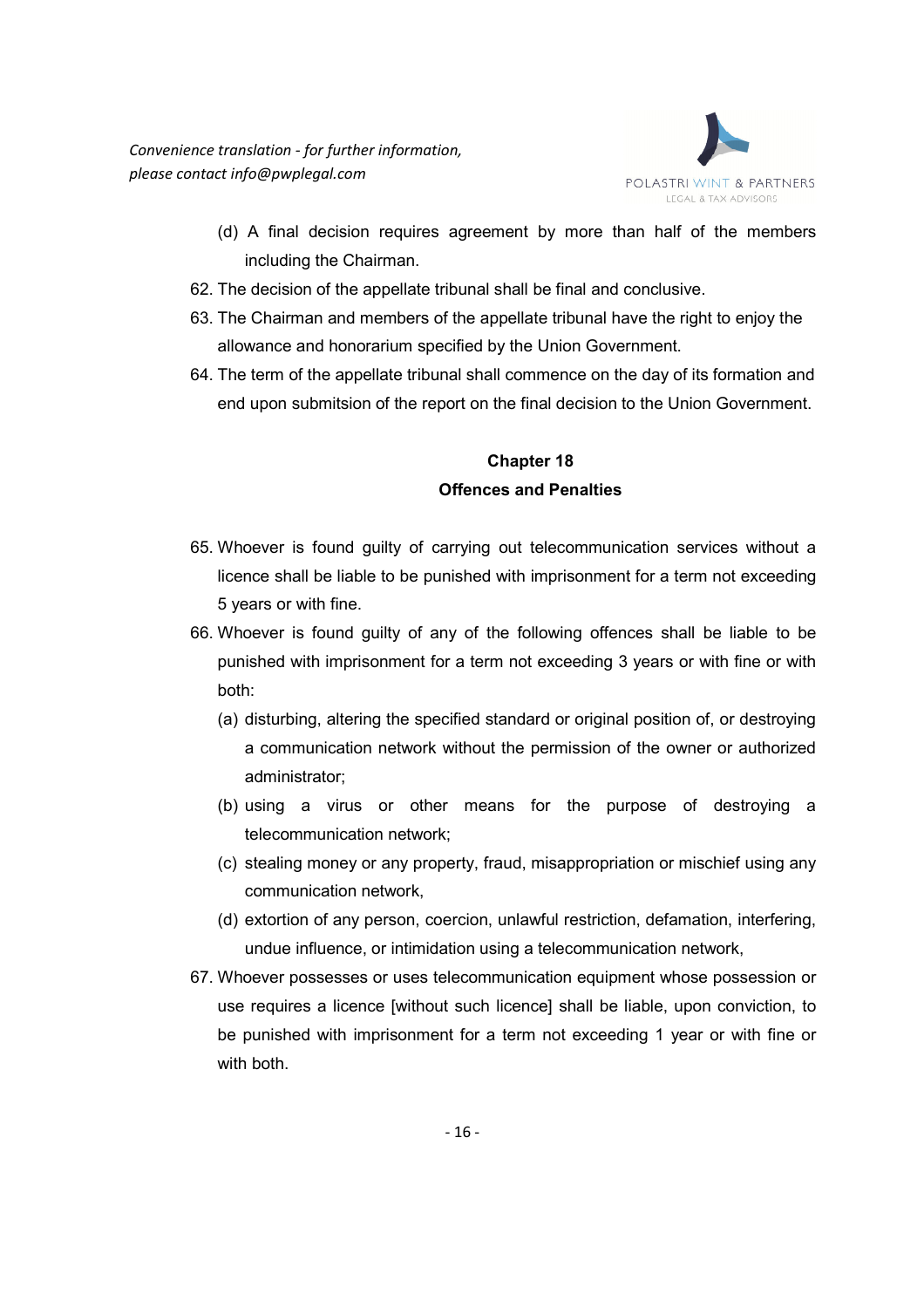

- 68. Whoever is found guilty of having committed any of the following acts shall be labile to be punished with imprisonment for a term not more than 1 year or with fine, or with both:
	- (a) communication, reception, sending, distribution or sharing of incorrect information with dishonest intention;
	- (b) prohibiting, obstructing or interfering with the transmission, reception, communication, conveyance or distribution of information without permission;
	- (c) entering places where entry is restricted with the permission of the Department and where telecommunication services are provided;
	- (d) obstructing, or disturbing a person assigned for duty on telecommunication services by a licence holder, or prohibiting this person from carrying out his duty.
- 69. Whoever exposes, by whatever means, any information which is kept in a secured or encrypted system to an unauthorized person shall, on conviction, be liable to be punished with imprisonment for a term not exceeding 1 year or with a fine or with both, unless the disclosure concerns a matter subject to prosecution and was authorized by a court order.
- 70. Any licence holder who uses, keeps in possession, supplies or imports any network facility or telecommunication equipment which does not meet technical standards, shall, on conviction, be liable to be punished with imprisonment for a term not exceeding 1 year or with a fine or with both. Whoever deters or restrains or disturbs the discharge of duty of the Department or of an inspection team organized by the Department shall be punished with imprisonment for a term not exceeding 6 months or with fine or with both.
- 71. Whoever is found guilty of violating any prohibition included inrules, regulations, by-laws, notifications, orders, directives or procedures issued under this Law shall, on conviction, be liable to be punished with imprisonment for a term not exceeding 6 months or with a fine or with both.
- 72. Whoever deters or restrains or disturbs the discharge of duty of the Department or of an inspection team organized by the Department shall be punished with imprisonment for a term not exceeding 6 months or with a fine or with both.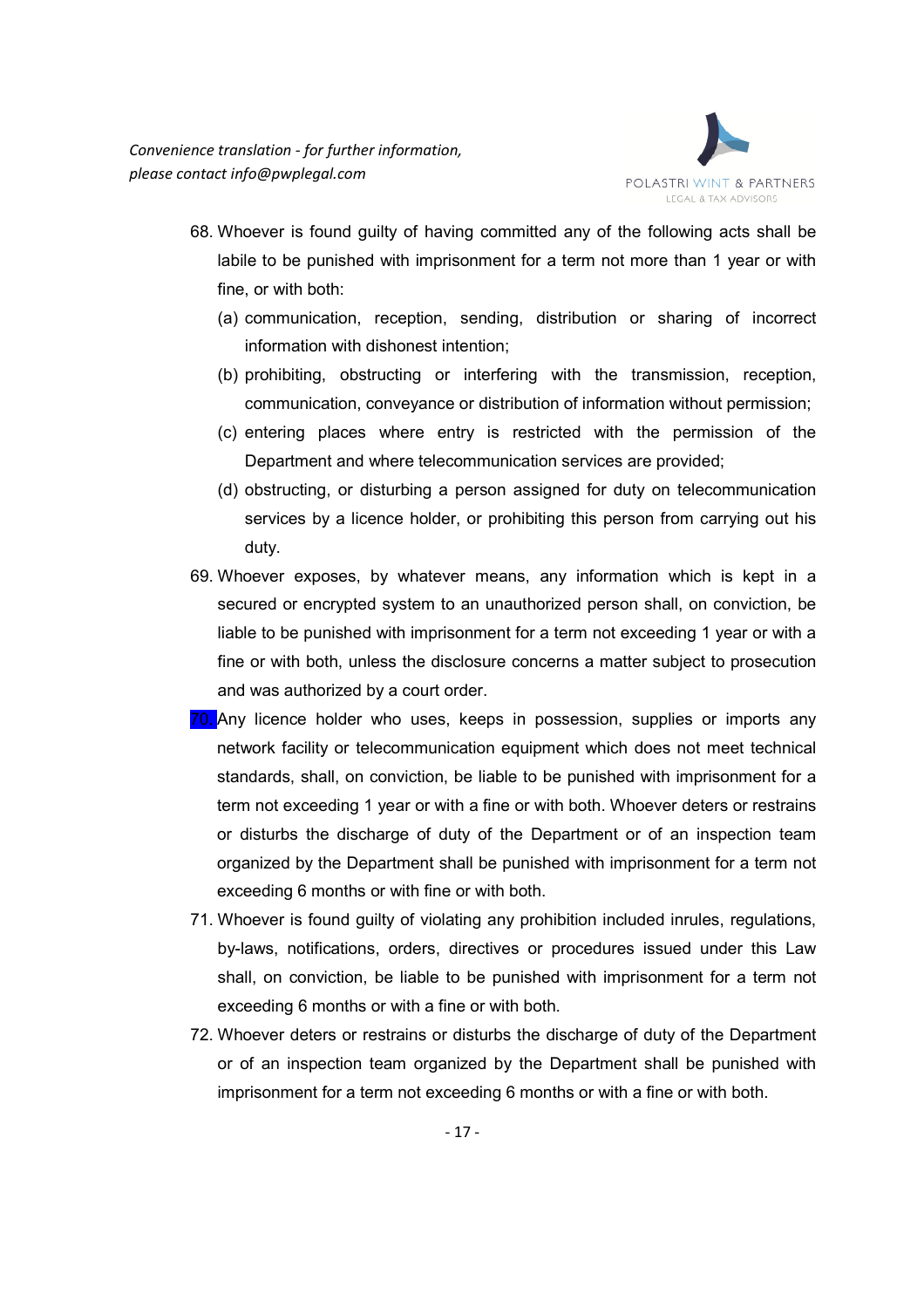

73. Whoever attempts to commit any offence under this Law, or conspires to commit such an offence or abets in such an offence shall be liable to the punishment prescribed by this Law for the offences he so commits.

# **Chapter 19 Miscellaneous**

- 74. The Ministry shall issue notifications with the approval of the Government to set technical standards, manage the frequency band, protect users in the telecommunication sector in the Republic of the Union of Myanmar, and shall form a national telecommunication advisory committee consisting of the Minister or the person assigned by the Minister as Chairman and the representatives of IT and communication services, holders of licenses according to this law, users, technicians and the representatives from the Department, etc. as members. Duties and responsibilities of the committee shall be specified separately.
- 75. The Union Government may, without affecting the fundamental rights of the citizens, direct the organization concerned as necessary to intercept, irrespective of the means of communication, any information that affects the national security or rule of law .
- 76. If necessary, the Ministry or any department or organisation assigned by it may, for matters of national defence and for the interest of the public, enter the premises on which telecommunication services are carried out by a licence holder in order to perform an inspection, supervise, and request relevant documents.
- 77. On the occurrence of any public emergency, the Ministry, subject to the approval of the Union Government, may, for the duration of the public emergency, direct any licence holder to suspend a telecommunication service, restrict specific forms of communication, jam or intercept any commutation, hand over telecommunication equipment, or take temporary control of any telecommunication equipment.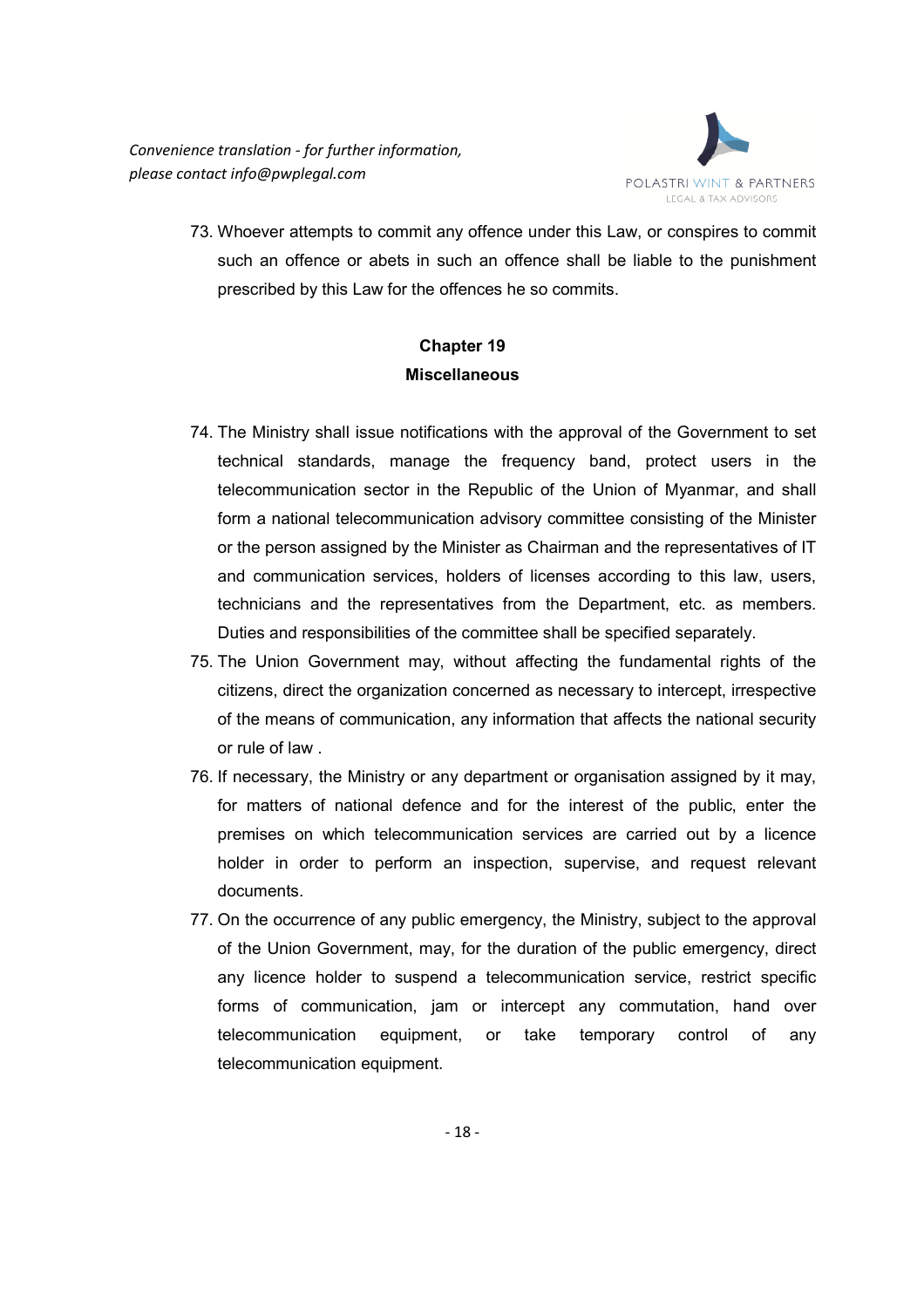

- 78. A licence holder shall make the necessary arrangements to enable, among any activities under section 77, lawful interception for security purposes.
- 79. If an exhibit relating to an offence prosecuted under this Law is not easily producible before the court, such an exhibit need not be produced before the Court and a report on how such exhibit is kept or other relevant documents shall be submitted. The Court shall deem such submission as if it were a production of the related exhibit and make administrative arrangements in accordance with the Law.
- 80. (a) The offences under this Law are deemed as cognizable offences.
	- (b) For prosecution under this law, prior approval of the Ministry shall be obtained.
- 81. The Ministry shall determine amounts for licence fees, renewal fees, spectrum fees, fees for the allocation of communication numbering and electronic addressing plans and overdue fees.
- 82. The Ministry may, for the public interest, with the prior approval of the Union Government, exempt any Government department, organization or person from the requirement to obtain authorizations, licences and recommendation in accordance with this Law, and if necessary, from the requirement to pay fees. However it may do these things without the prior approval of the Union Government in emergency situations, in matters related to the defense and the security of the State, and in natural disasters. The matter shall be submitted to the Union Government post facto.
- 83. The Department shall determine conditions, codes of conduct and standards in connection with telecommunication services, subject to the approval of the Ministry.
- 84. The Department may:
	- (a) coordinate and cooperate with international telecommunication organizations and regional organizations in accordance with the guidance of the Ministry for matters relating to telecommunication services in implementing the provisions of international telecommunication conventions agreed to and ratified by the State;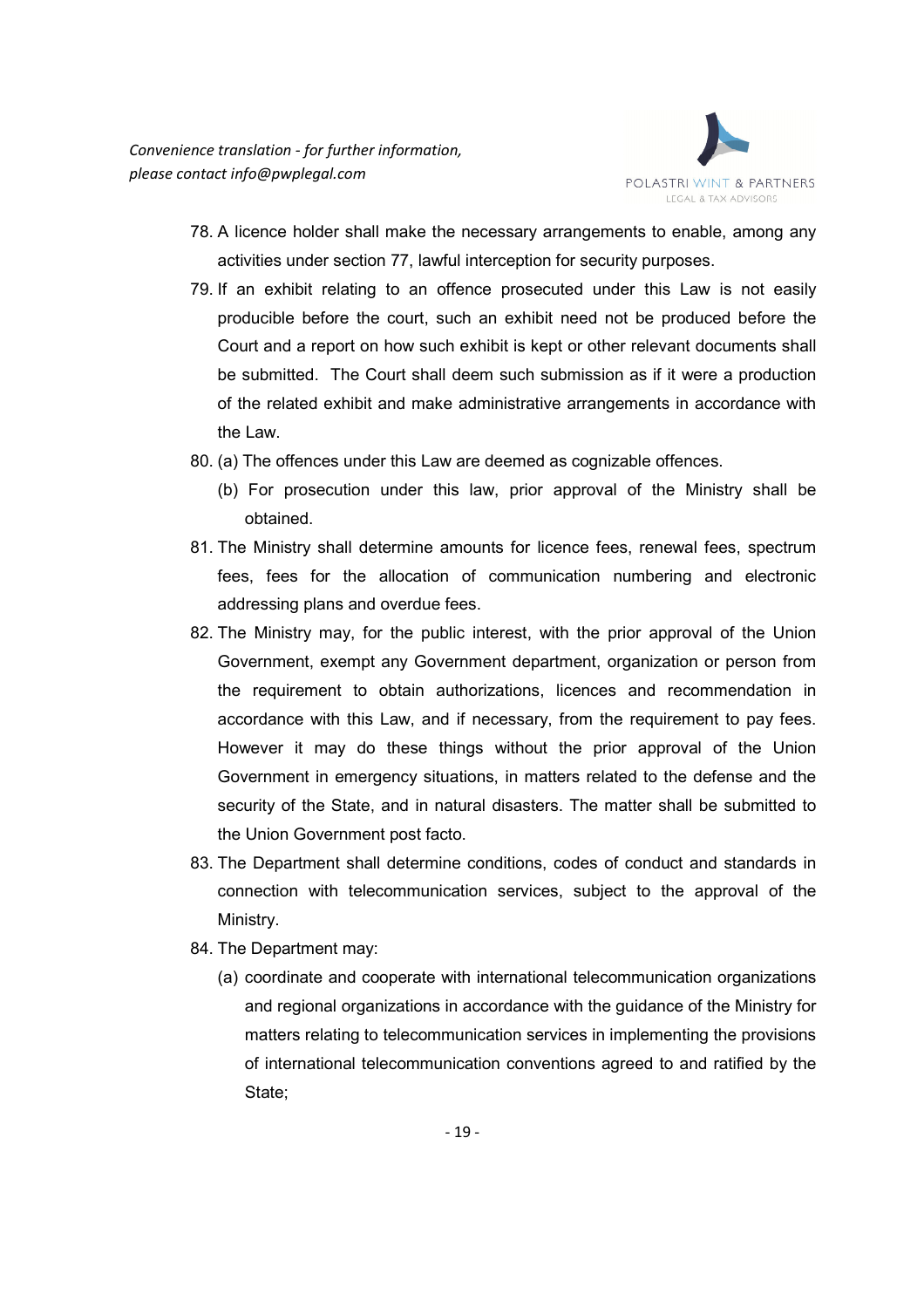

- (b) hold examinations concerning telecommunication technology and technical skills in accordance with the international telecommunication conventions and in line with the determined procedures, and confer certificates of completion.
- 85. Under the Myanmar Telegraph Act, 1885 and the Myanmar Wireless Telegraphy Act, 1934, repealed by this Law: –
	- (a) the licences which have not yet expired shall be deemed as licences issued under this Law and be effective until the expiry of the respective licence. A licence shall be applied for and obtained in accordance with this Law if the licence holder is willing to continue with the provision of service at the expiration of the licence.
	- (b) the rules, notifications, orders and directives issued under these laws shall, so far as they are not inconsistent with this Law, remain in operation.
- 86. The Union Government shall form an independent Myanmar Telecommunication Commission led by a suitable Union level person, to carry out the duties in connection with the telecommunication services under this Law, within 2 years starting from the day of enforcement of this Law.
- 87. The Ministry shall issue a notification when it is necessary to define the expression of any technical telecommunication term under this Law.
- 88. In implementing the provisions of this Law:
	- (a) the Ministry may, with the approval of the Government, issue necessary rules, regulations and by-laws;
	- (b) the Ministry may issue the necessary notifications, orders, directives and procedures, and the Department may issue the necessary orders and directives.
- 89. The following Laws are hereby repealed by this Law:
	- (a) The Myanmar Telegraph Act, 1885;
	- (b) The Myanmar Wireless Telegraphy Act, 1934.